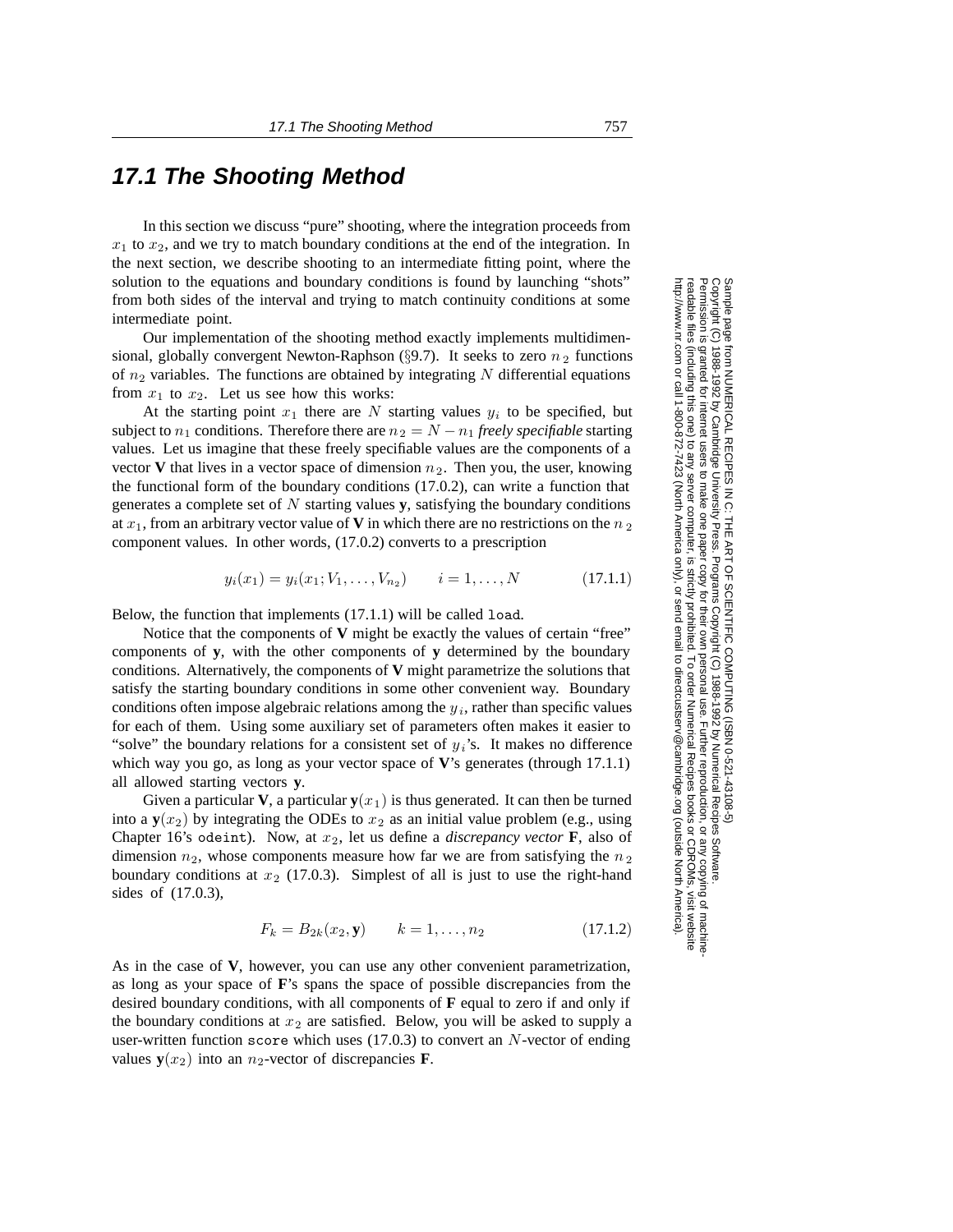Now, as far as Newton-Raphson is concerned, we are nearly in business. We want to find a vector value of **V** that zeros the vector value of **F**. We do this by invoking the globally convergent Newton's method implemented in the routine newt of §9.7. Recall that the heart of Newton's method involves solving the set of  $n_2$  linear equations

$$
\mathbf{J} \cdot \delta \mathbf{V} = -\mathbf{F} \tag{17.1.3}
$$

and then adding the correction back,

$$
\mathbf{V}^{\text{new}} = \mathbf{V}^{\text{old}} + \delta \mathbf{V} \tag{17.1.4}
$$

In (17.1.3), the Jacobian matrix **J** has components given by

$$
J_{ij} = \frac{\partial F_i}{\partial V_j} \tag{17.1.5}
$$

It is not feasible to compute these partial derivatives analytically. Rather, each requires a *separate* integration of the N ODEs, followed by the evaluation of

$$
\frac{\partial F_i}{\partial V_j} \approx \frac{F_i(V_1, \dots, V_j + \Delta V_j, \dots) - F_i(V_1, \dots, V_j, \dots)}{\Delta V_j}
$$
(17.1.6)

This is done automatically for you in the routine fdjac that comes with newt. The only input to newt that you have to provide is the routine vecfunc that calculates **F** by integrating the ODEs. Here is the appropriate routine, called shoot, that is to be passed as the actual argument in newt:

```
#include "nrutil.h"
#define EPS 1.0e-6
extern int nvar; Variables that you must define and set in your main pro-
extern float x1, x2; gram.
int kmax,kount; Communicates with odeint.
float *xp,**yp,dxsav;
```
void shoot(int n, float v[], float f[])

Routine for use with newt to solve a two point boundary value problem for nvar coupled ODEs by shooting from x1 to x2. Initial values for the nvar ODEs at x1 are generated from the n2 input coefficients  $v[1..n2]$ , using the user-supplied routine load. The routine integrates the ODEs to x2 using the Runge-Kutta method with tolerance EPS, initial stepsize h1, and minimum stepsize hmin. At x2 it calls the user-supplied routine score to evaluate the n2 functions  $f[1..n2]$  that ought to be zero to satisfy the boundary conditions at x2. The functions f are returned on output. newt uses a globally convergent Newton's method to adjust the values of v until the functions f are zero. The user-supplied routine derivs  $(x,y,dydx)$  supplies derivative information to the ODE integrator (see Chapter 16). The first set of global variables above receives its values from the main program so that shoot can have the syntax required for it to be the argument vecfunc of newt. {

void derivs(float x, float y[], float dydx[]); void load(float x1, float v[], float y[]); void odeint(float ystart[], int nvar, float x1, float x2, float eps, float h1, float hmin, int \*nok, int \*nbad, void (\*derivs)(float, float [], float []), void (\*rkqs)(float [], float [], int, float \*, float, float,

Permission is granted for internet users to make one paper copy for their own personal use. Further reproduction, or any copyin Copyright (C) 1988-1992 by Cambridge University Press.Programs Copyright (C) 1988-1992 by Numerical Recipes Software. Sample page from NUMERICAL RECIPES IN C: THE ART OF SCIENTIFIC COMPUTING (ISBN 0-521-43108-5) g of machinereadable files (including this one) to any servercomputer, is strictly prohibited. To order Numerical Recipes booksor CDROMs, visit website http://www.nr.com or call 1-800-872-7423 (North America only),or send email to directcustserv@cambridge.org (outside North America).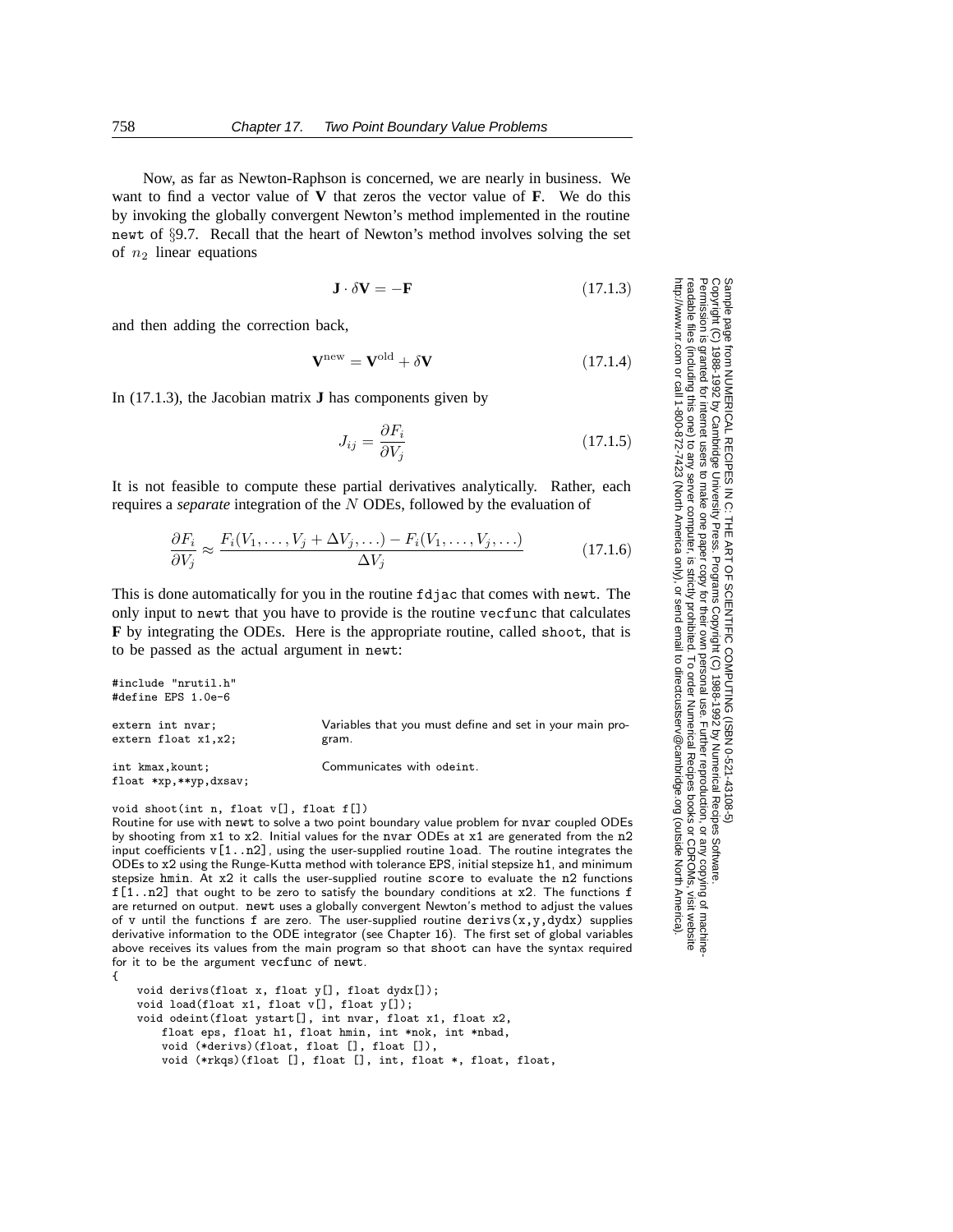```
float [], float *, float *, void (*)(float, float [], float [])));
void rkqs(float y[], float dydx[], int n, float *x,
    float htry, float eps, float yscal[], float *hdid, float *hnext,
    void (*derivs)(float, float [], float []));
void score(float xf, float y[], float f[]);
int nbad,nok;
float h1,hmin=0.0,*y;
y=vector(1,nvar);
kmax=0;
h1=(x2-x1)/100.0;
load(x1,v,y);
odeint(y,nvar,x1,x2,EPS,h1,hmin,&nok,&nbad,derivs,rkqs);
score(x2,y,f):
free_vector(y,1,nvar);
```
}

For some problems the initial stepsize  $\Delta V$  might depend sensitively upon the initial conditions. It is straightforward to alter load to include a suggested stepsize h1 as another output variable and feed it to fdjac via a global variable.

A complete cycle of the shooting method thus requires  $n_2 + 1$  integrations of the N coupled ODEs: one integration to evaluate the current degree of mismatch, and  $n_2$  for the partial derivatives. Each new cycle requires a new round of  $n_2 + 1$ integrations. This illustrates the enormous extra effort involved in solving two point boundary value problems compared with initial value problems.

If the differential equations are *linear*, then only one complete cycle is required, since (17.1.3)–(17.1.4) should take us right to the solution. A second round can be useful, however, in mopping up some (never all) of the roundoff error.

As given here, shoot uses the quality controlled Runge-Kutta method of §16.2 to integrate the ODEs, but any of the other methods of Chapter 16 could just as well be used.

You, the user, must supply shoot with: (i) a function  $load(x1, v, y)$  which calculates the n-vector  $y[1..n]$  (satisfying the starting boundary conditions, of course), given the freely specifiable variables of  $v[1..n2]$  at the initial point x1; (ii) a function score(x2,y,f) which calculates the discrepancy vector  $f[1..n2]$ of the ending boundary conditions, given the vector  $y[1..n]$  at the endpoint x2; (iii) a starting vector v[1..n2]; (iv) a function derivs for the ODE integration; and other obvious parameters as described in the header comment above.

In §17.4 we give a sample program illustrating how to use shoot.

## CITED REFERENCES AND FURTHER READING:

Acton, F.S. 1970, Numerical Methods That Work; 1990, corrected edition (Washington: Mathematical Association of America).

Keller, H.B. 1968, Numerical Methods for Two-Point Boundary-Value Problems (Waltham, MA: Blaisdell).

Permission is granted for internet users to make one paper copy for their own personal use. Further reproduction, or any copyin Copyright (C) 1988-1992 by Cambridge University Press.Programs Copyright (C) 1988-1992 by Numerical Recipes Software. Sample page from NUMERICAL RECIPES IN C: THE ART OF SCIENTIFIC COMPUTING (ISBN 0-521-43108-5) g of machinereadable files (including this one) to any servercomputer, is strictly prohibited. To order Numerical Recipes booksor CDROMs, visit website http://www.nr.com or call 1-800-872-7423 (North America only),or send email to directcustserv@cambridge.org (outside North America).